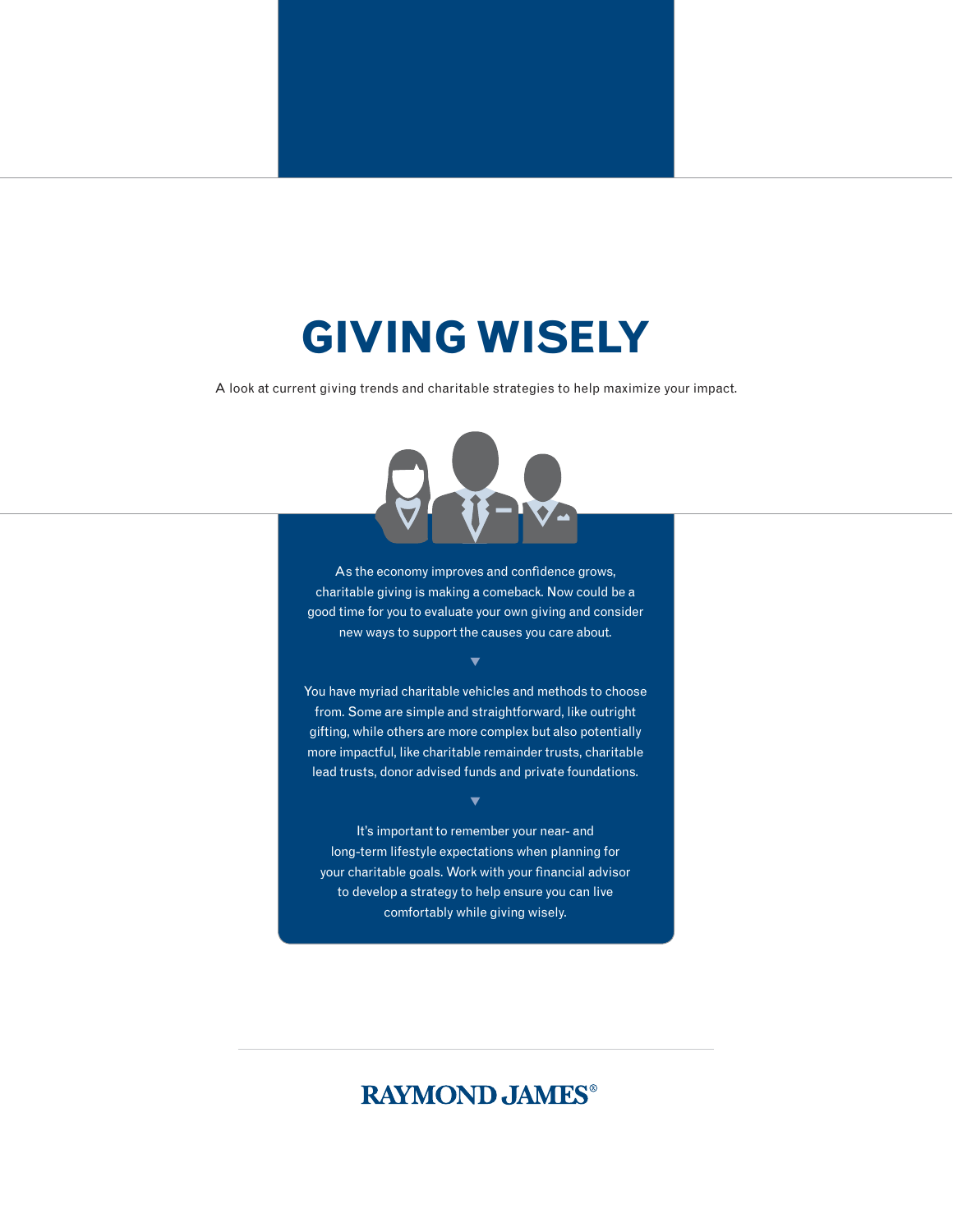#### **INTRODUCTION**

Charitable giving is a tradition nearly as old as time. Ancient Egyptians built free clinics for the sick. Kings in Sri Lanka and India funded early hospitals. Ancient Greeks gave funds to subsidize the construction of public buildings, and they also gave us a name for all this do-gooding: philanthropy, derived from philanthrôpía, or "love of humanity."

Philanthropy has played a role in every major civilization. And as civilization has evolved, so has giving.

Today, after a period of decline following the economic downturn, charitable giving is back on the rise in the United States – 70% of charities expect an increase in donations in 2013\* – and giving methods run a gamut from the timelessly simple to the highly sophisticated, from writing a check to creating a charitable trust. This proliferation of vehicles and strategies offers something very important to givers like you: choice.

Whether your goal is to make a big impact or a modest gift, and whether you're planning for the end of the year or for an enduring legacy, you have many options. And choosing wisely among them can be the key to making the biggest impact while also minimizing present and future tax exposure.

But before we dive into the ways you can give, let's take a moment to explore the whos, whys and hows of current giving.

\*The Chronicle of Philanthropy, April 2013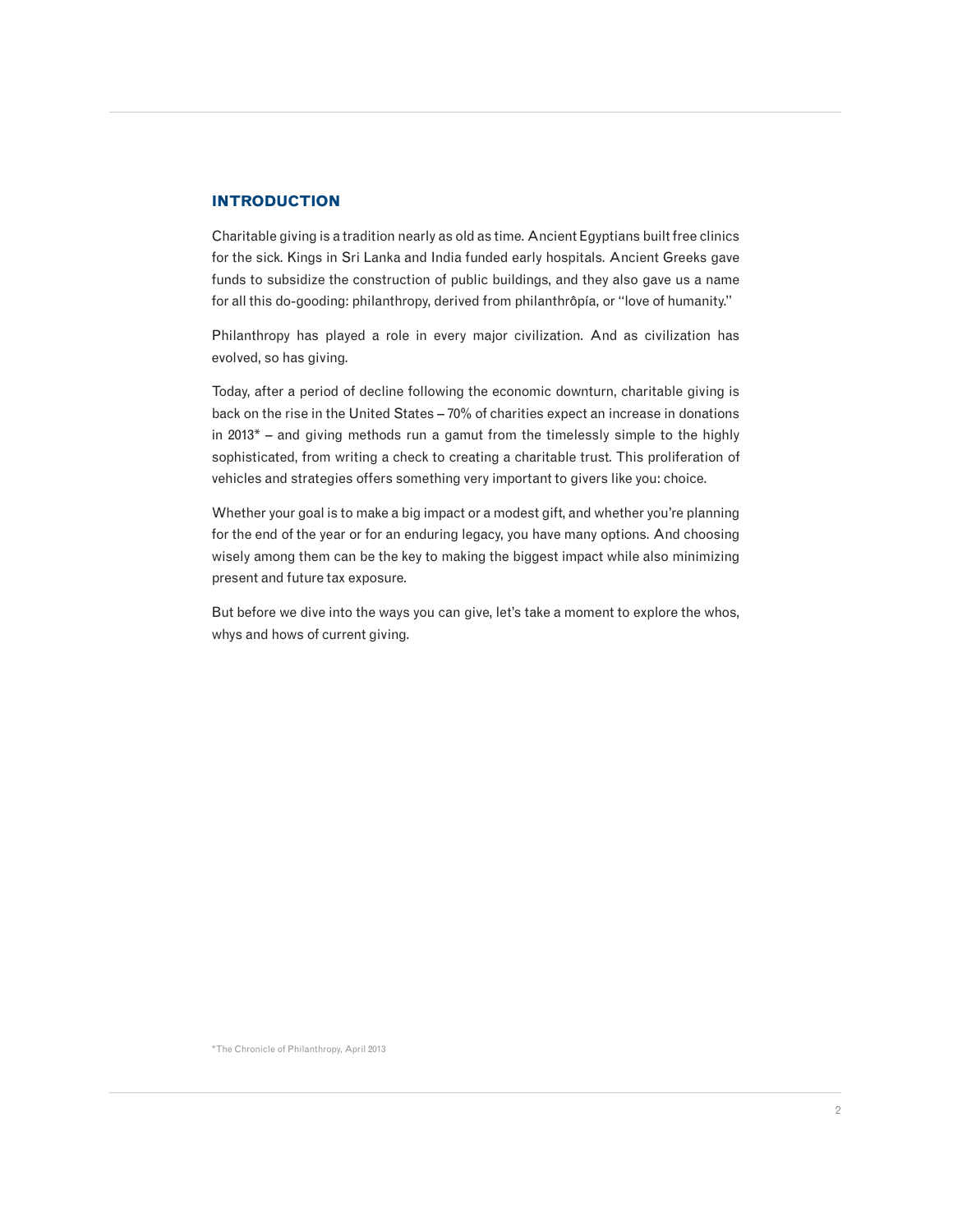#### **THE WHOS, WHATS AND HOWS OF GIVING**

#### **WHO'S GIVING?**

You are. In 2013, individuals accounted for more than 72% of giving in the United States – a total of \$335.17 billion. And it's estimated that 85% of U.S. households give to charity each year.

While there are nuances based on geography and demographics, Americans are an overwhelmingly generous bunch, with 95% reporting that they gave to those in need.

#### **THE MOST GENEROUS AMONG US**



Sources: Giving USA 2014 and Pew Research Center for the People & the Press Poll, January 2010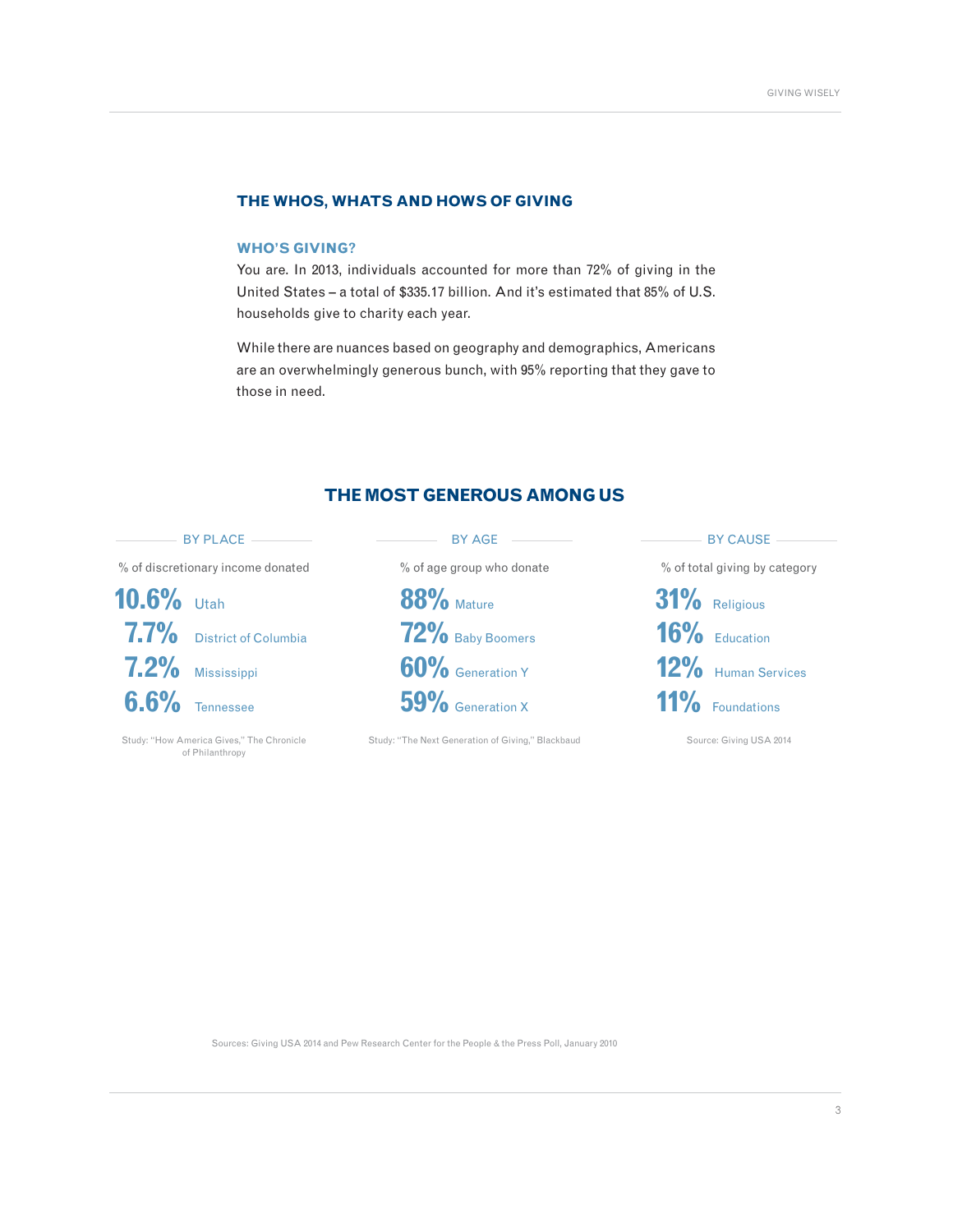#### **WHAT'S MOTIVATING THEM?**

Making a difference. The reasons people give today are much the same as they've always been. According to a study conducted by Indiana University's Center on Philanthropy, 62% of high-net-worth donors cited giving back to the community as their chief motivation. There are more practical factors at work as well, like setting an example for younger generations, establishing a charitable legacy and maximizing tax benefits, but altruistic motives are cited as the most important.

Confidence is also a key motivator. After peaking in 2007, charitable giving dropped off during the economic downturn. Now that many people are feeling more secure about the markets and their own finances, giving is on the upswing.

#### **HOW ARE THEY GIVING?**

In all the traditional ways and some notable new ones. Outright gifts still account for the largest percentage of financial donations, but more complex vehicles, like charitable trusts, are gaining ground. Technology is also changing the landscape of giving – from text message donations to crowdfunding, online charity made up 7% of total giving in 2012.\*

And, of course, there's nonfinancial support. Volunteerism is still alive and well in the United States. In 2011, more than 64 million Americans reported doing 8 billion hours of volunteer work, the highest number in five years.\*\*

**THE REASONS FOR GIVING**  $\blacktriangledown$ **Top Philosophical Motivators** Desire to be philanthropic

Desire to create a legacy Sense of moral duty

 $\blacktriangledown$ 

**Top Financial Motivators** Tax minimization Asset management Estate planning

Source: Giving USA 2013

\*Giving USA 2013

\*\*volunteeringinamerica.gov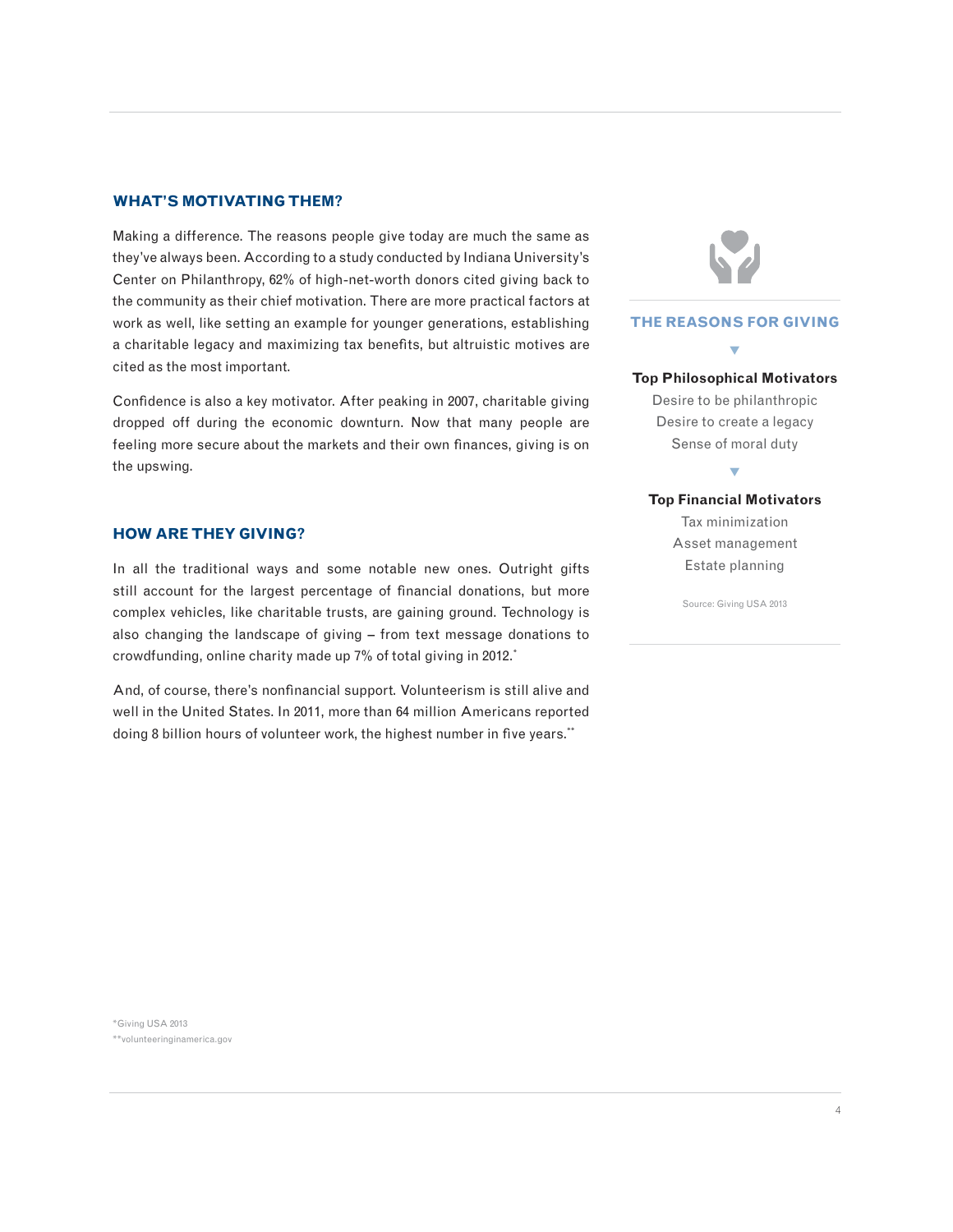#### **THE WAYS OF GIVING WISELY**

Now that you're more familiar with what's driving current giving trends, it's time to consider what motivates your own desire to give – and to explore the methods that make the most sense for you based on those goals. While some of your options are straightforward – like outright giving – others are more sophisticated and will require some investigating and discussions with your financial advisor.

#### **OUTRIGHT GIFTS**

Often called direct or "checkbook" giving, outright gifts remain the simplest and easiest way to give. You choose what groups to contribute to and how much, and depending on the charity you may even be able to specify where and in what ways your gift should be used. And, of course, you can deduct gifts and reap tax benefits.

However, once you reach a certain level of giving – if you're contributing to a substantial number of organizations or in increasing amounts – direct donations can become cumbersome and time-consuming.

While outright gifts can be your best bet when it comes to one-time contributions or spontaneous donations, as your giving becomes more sophisticated, your methods should keep up.

BEST FOR …

*Givers who give to a limited number of charities in relatively smaller amounts.*

u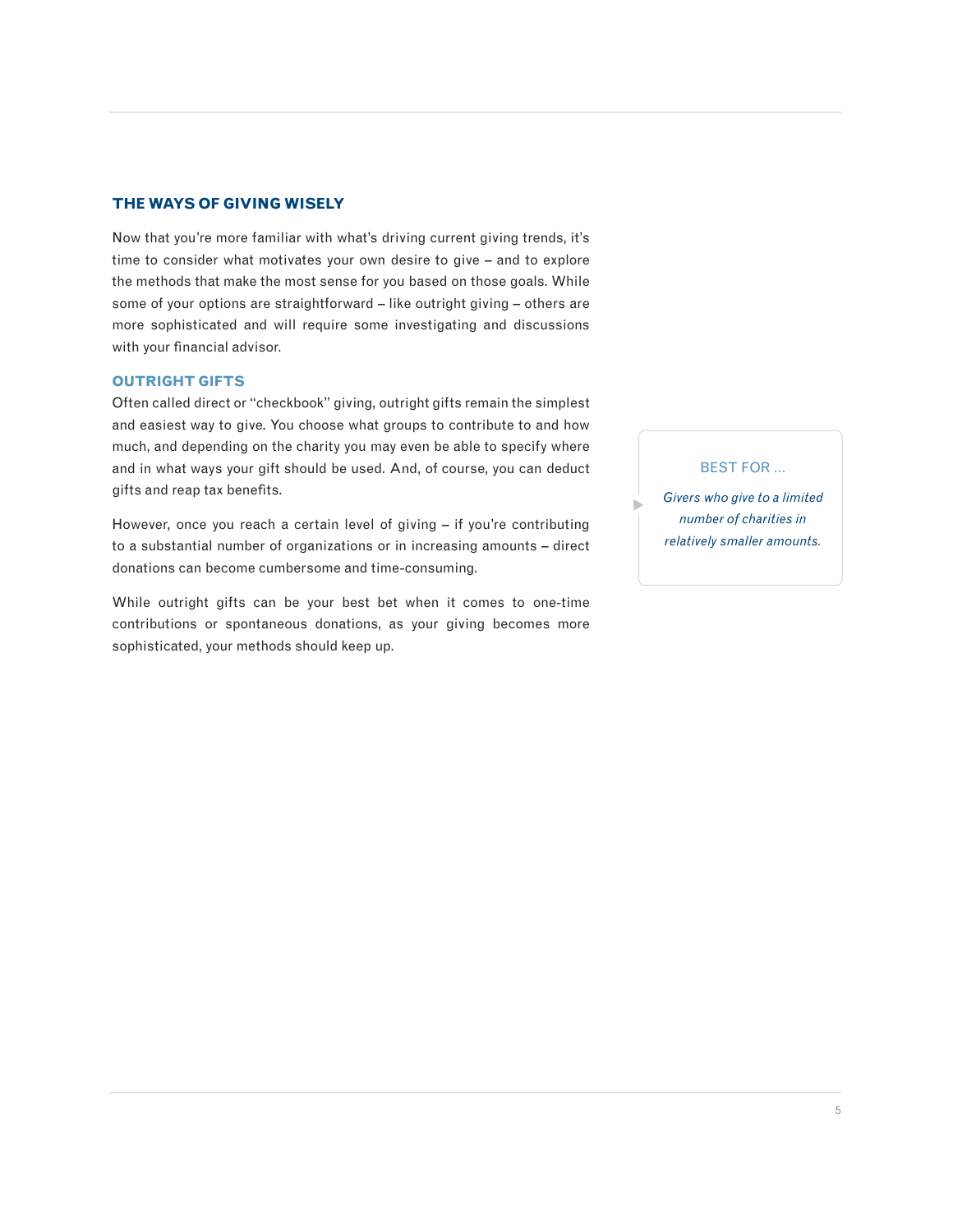#### **GIFTS OF LIFE INSURANCE**

While it is several steps up in complexity from the plainness of outright giving, gifting a life insurance policy is a more straightforward process than many other charitable giving instruments and allows for a large benefit at a relatively low cost. Here are several ways to do it.

#### **Existing contract**

If you already own a life insurance policy, you can transfer ownership to a loved one or charitable organization. You will pay a gift tax on a percentage of the policy's value at the time of transfer, but when it's ultimately distributed, the recipient won't have to worry about the payout being taxed as part of your estate.

#### **Wealth replacement**

This method is designed to help ensure that your heirs are protected – and that there's potentially more tax protection on the funds they receive – while still realizing your own goal of making a sizable charitable impact. You start by designating your organization of choice as the beneficiary of your qualified and non-qualified retirement plan, and then you "replace" those assets in your estate by purchasing a life insurance policy to benefit your heirs. For qualified plans, you have the option to use your distribution to purchase life insurance in an irrevocable life insurance trust (ILIT).

#### **Maximum gift**

If your goal is to make the biggest impact possible with an existing asset such as property, you can use insurance to help make it happen. Employing this gift-maximizing strategy, you'll give the property to your organization of choice and then use the tax savings to fund a life insurance policy with that same organization as beneficiary.

#### BEST FOR …

*Givers who have an insurance policy no longer needed for its original purpose, or who are looking to maximize a charitable gift by minimizing exposure to estate taxes.*

 $\blacktriangleright$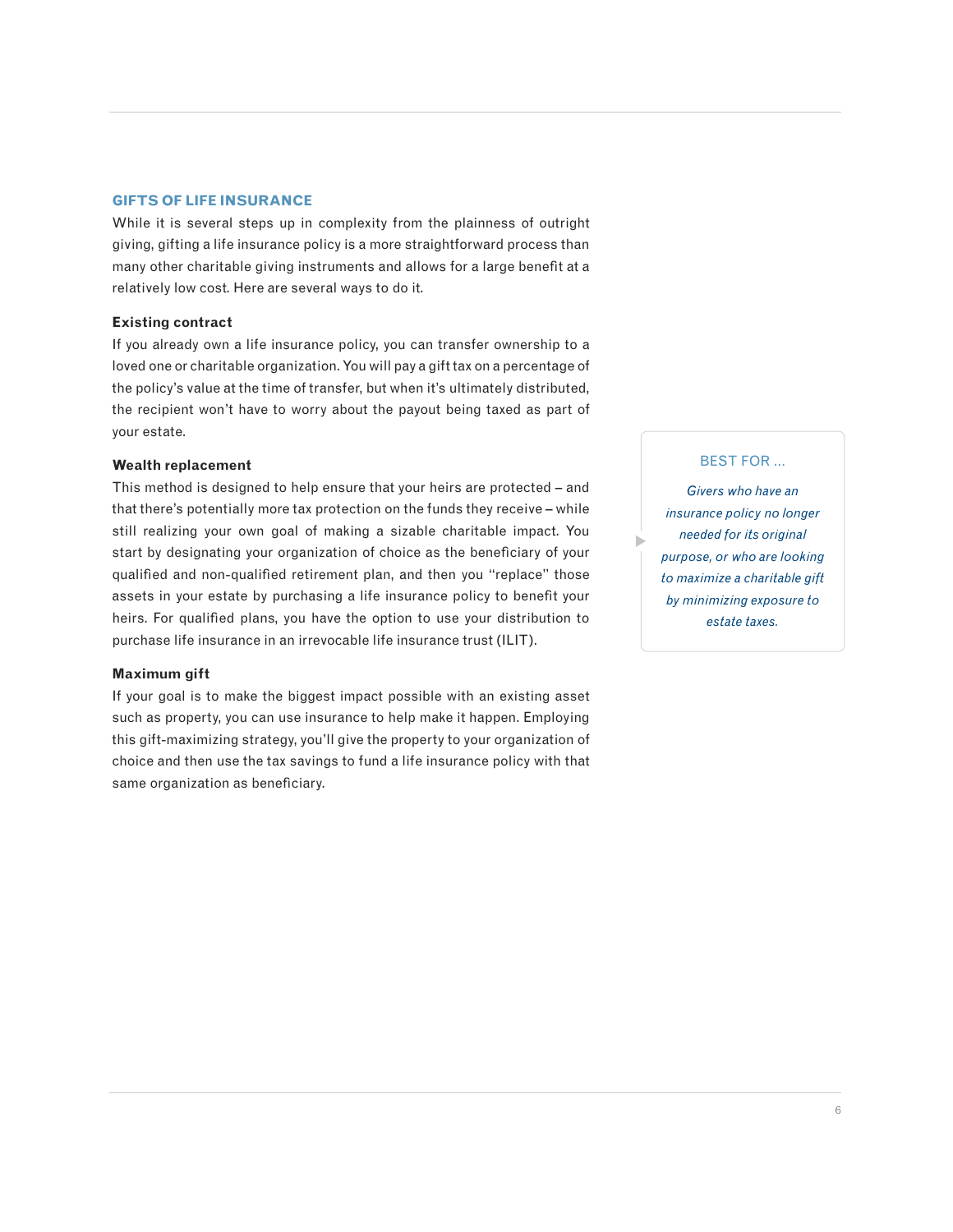#### **CHARITABLE REMAINDER TRUSTS**

Charitable remainder trusts (CRTs) – the most popular type of charitable trust – are usually a donor's first step into more substantial giving – a good option for when you're ready to "take off the training wheels" and get more seriously philanthropic. A CRT can also offer a key benefit beyond tax deductions: cash flow.

Here are the basics: You donate an asset to a charitable trust. The asset is sold while in the trust and the proceeds are reinvested in an income-producing portfolio. Then, you – and any other non-charity beneficiary you name – receive income based on the type of CRT.

If you use a charitable remainder unitrust (CRUT), you and any other beneficiaries will receive a fixed percentage of the value of the asset you donated each year. If you use a charitable remainder annuity trust (CRAT), you'll receive a fixed dollar amount. In either case, you also will receive an immediate tax deduction, and upon your death, your designated charitable organization will receive the remainder of the assets in the trust.

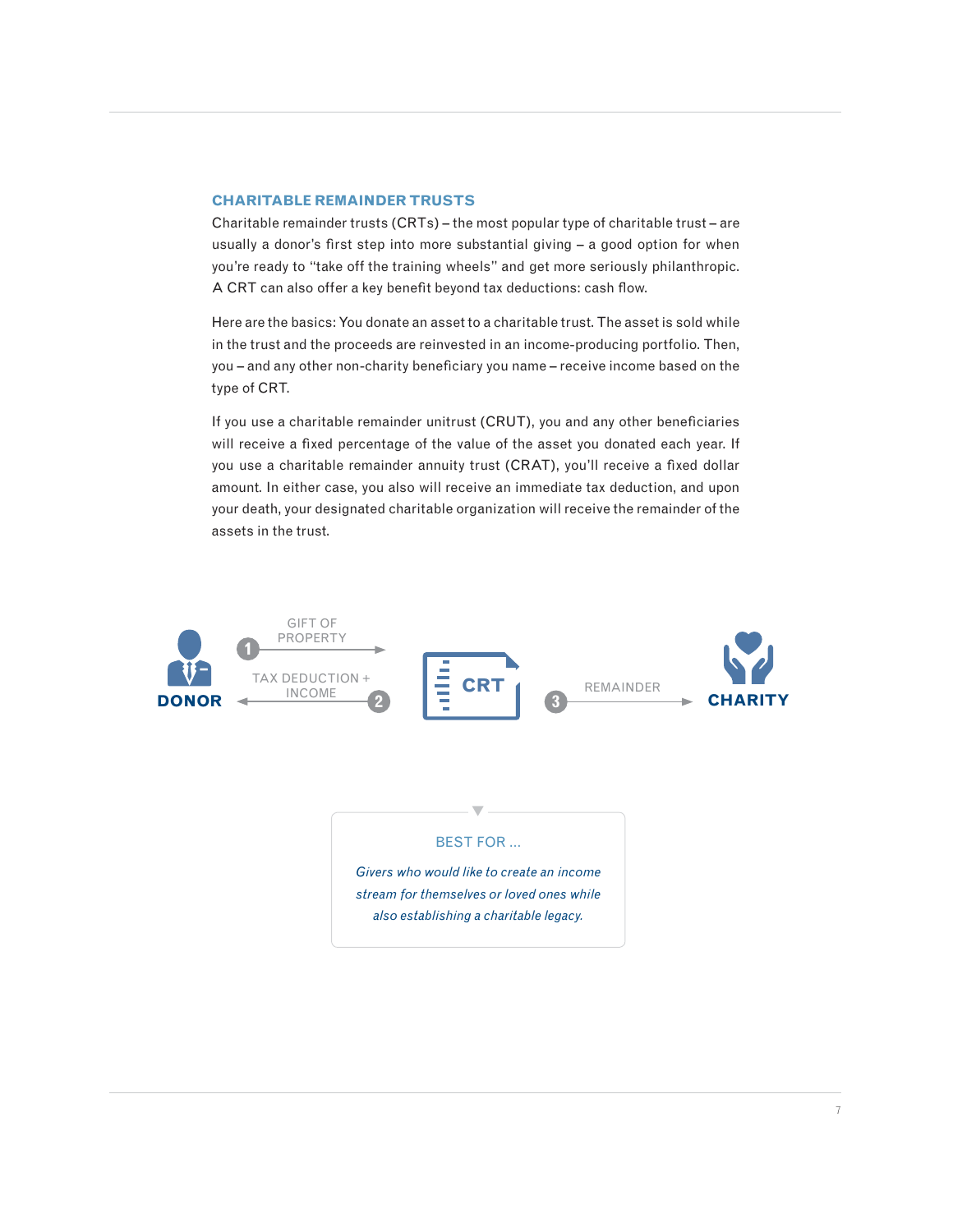#### **CHARITABLE LEAD TRUSTS**

Essentially a charitable remainder trust in reverse, a charitable lead trust (CLT) "leads" with the gift as opposed to leaving it.

Set up much the same way as a CRT, a CLT involves gifting an asset that is then sold and the proceeds reinvested. However, in this case, the income generated goes to the charity of your choice for a specified number of years and then the remaining principal passes back to you or to your non-charity beneficiaries.

From a tax planning perspective, a CLT is an excellent option if you own assets that you expect will substantially appreciate in value. Created properly, the trust can allow you to keep an asset in your family while contributing to a cause you care about and enjoying some tax benefits.

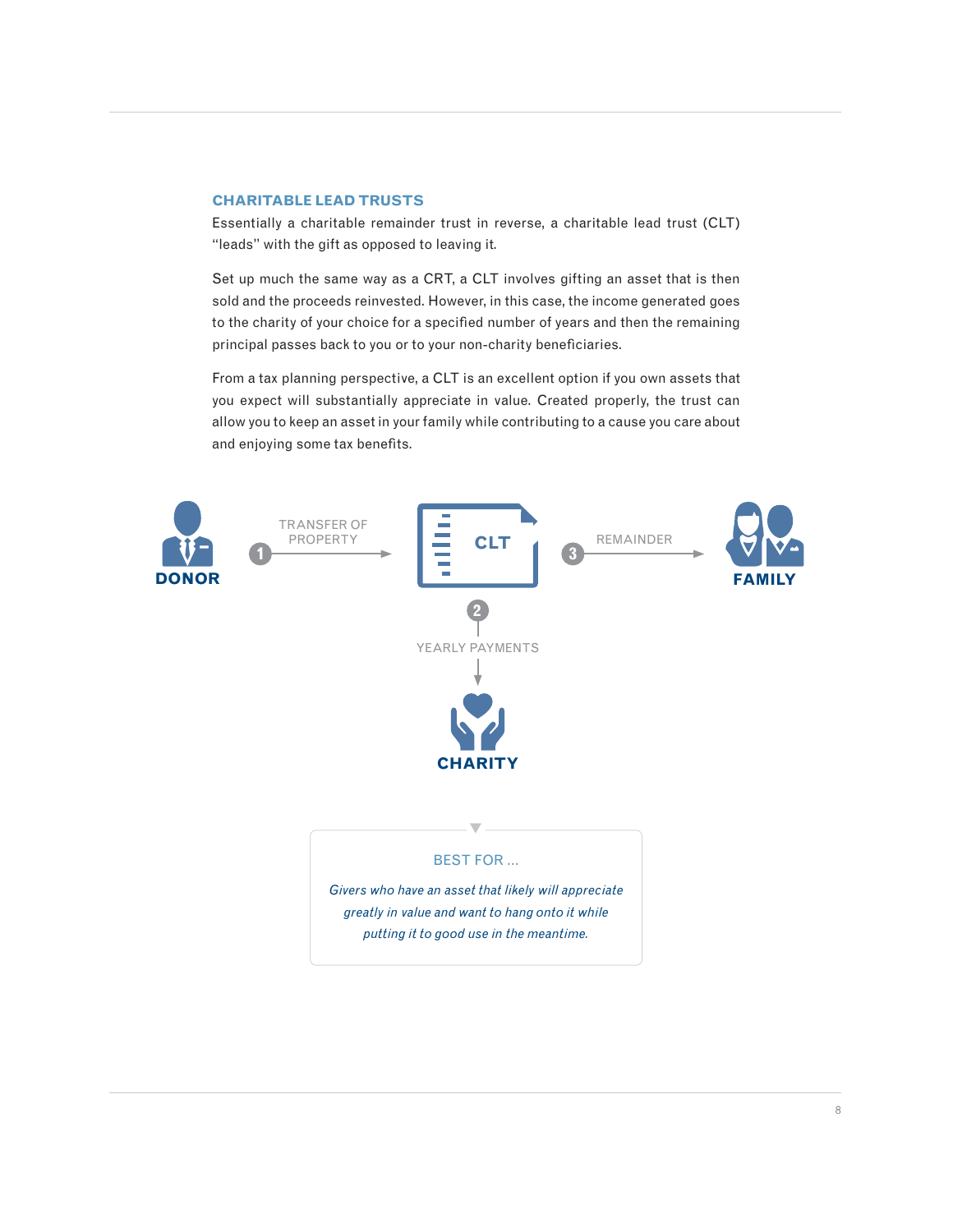#### **PRIVATE FOUNDATIONS**

This is where things get more formal in the world of giving. By establishing a foundation, you are setting up an institution – a legal entity that treats your individual philanthropic goals as its primary mission.

It's not for the casual charitable giver. Creating a foundation is an involved process, requiring a significant investment of time and resources – conventional wisdom says \$500,000 is a practical minimum for a simple permanently endowed foundation – and the counsel of legal advisors just to get started. And once it's established, your foundation will be required to distribute 5% of its net asset value annually, regardless of how much the assets earn, and you'll pay excise taxes on 1% to 2% of the foundation's net investment income. You'll also need to keep records and report on your foundation's grant-making and other activities.

So why do it? Because you're serious about making a significant and lasting impact for a cause you care about – and you want to have total control over how your giving goals are achieved. As the head of a foundation, you not only decide who gets your grants and how much to give, you'll also appoint trustees and outline a vision for the foundation's future.





SUPPORT & GIFTS

**3**



### $\blacktriangledown$ BEST FOR …

*Serious givers who are typically donating a substantial percentage of their annual incomes or who have a specific philanthropic mission.*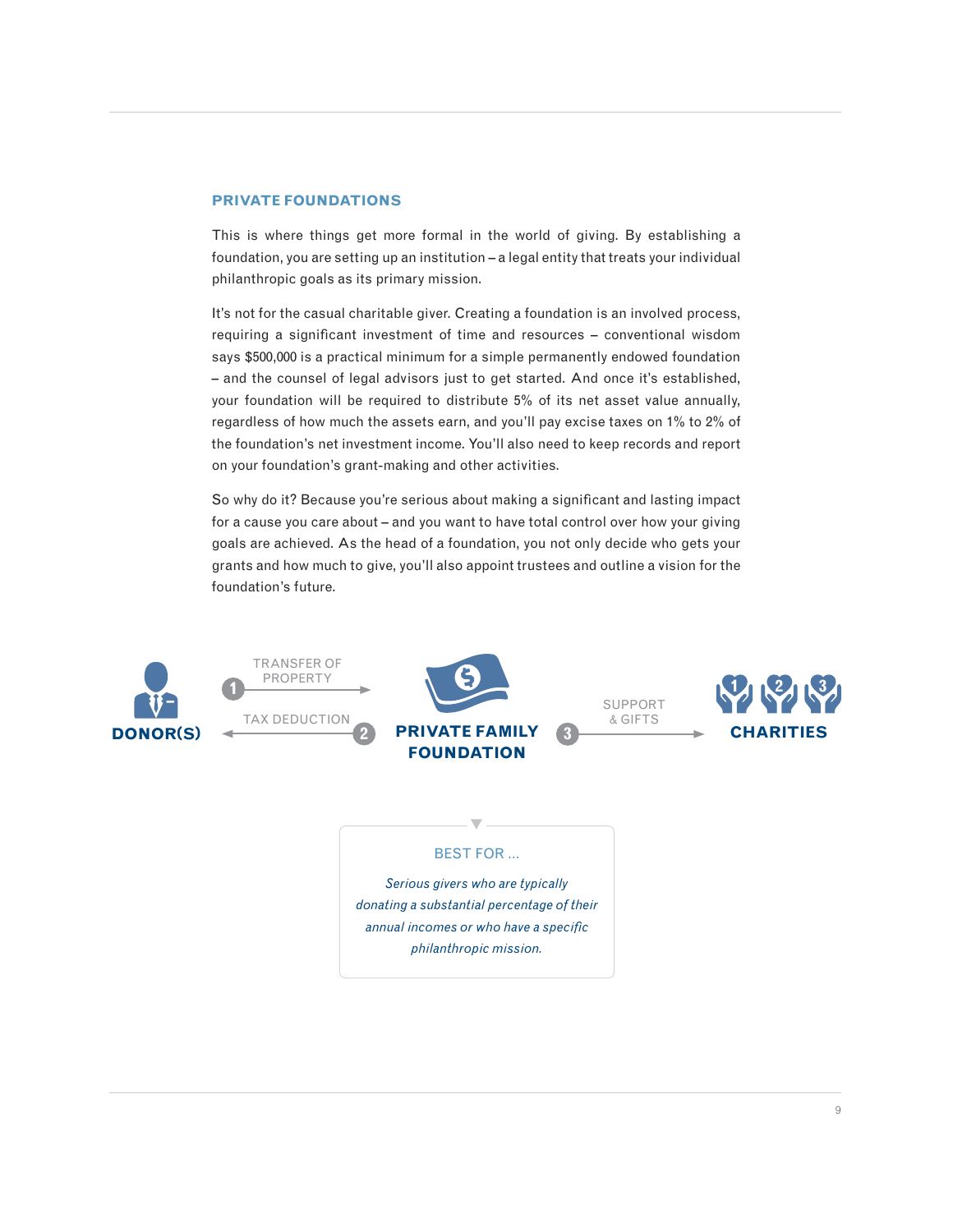#### **DONOR ADVISED FUNDS**

If you're looking for the benefits offered by a private foundation without the work and time commitment, a donor advised fund could be your answer. Touted as the "new face of giving,"\* DAFs are the fastest-growing charitable giving vehicle in the United States – the number of accounts has increased by 34% since 2009.

DAFs combine the ease of direct giving with the flexibility of establishing a private foundation. Because the funds are sponsored by a charitable organization, donors can avoid the cost and upkeep associated with creating a foundation while still maintaining a voice in the grant-making decisions.

To get started, you make an irrevocable contribution – for example, the Raymond James Charitable Endowment Fund requires as little as \$10,000 – to the fund, which can be cash or marketable securites. You take a tax deduction, the assets are sold and reinvested, and you help direct how the proceeds are used by making grants based on your own charitable goals.



### $\blacktriangledown$ BEST FOR …

*Givers looking for a happy medium – to make a more organized, effective impact than direct giving without the administrative duties and time required by a private foundation.*

\*"New Age Philanthropy: Donor-Advised Funds Defy Sluggish Giving Trends," June 2013, Time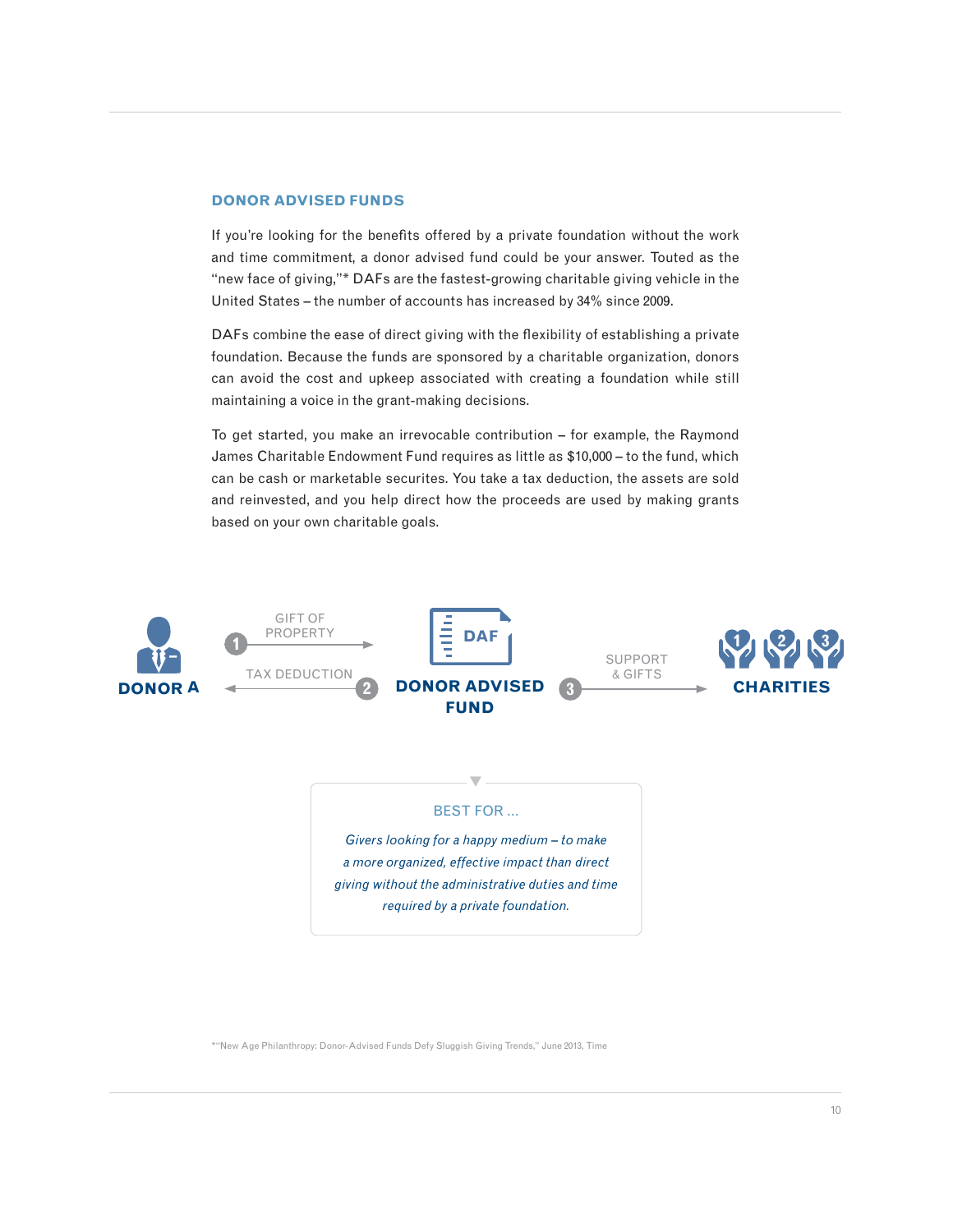

So now that you know a little bit more about who's giving, how they're giving and what your own options are, it could be time to dig in and start outlining or revisiting your own charitable giving plan.

To help you get started, we've outlined some of the big questions you'll want to ask yourself. Be sure to schedule time to discuss them with your financial advisor.

What are your giving goals? Who do you want to help and to what extent?

How much will you need to preserve you current lifestyle?

 $\overline{a}$ 

 $\overline{a}$ 

 $\overline{a}$ 

 $\overline{a}$ 

 $\overline{a}$ 

How much would you like to leave to your family and other heirs?

What is a realistic amount you can give annually after you've met your own spending needs and saving goals?

What charitable options are a good fit for your goals, both long and short term?